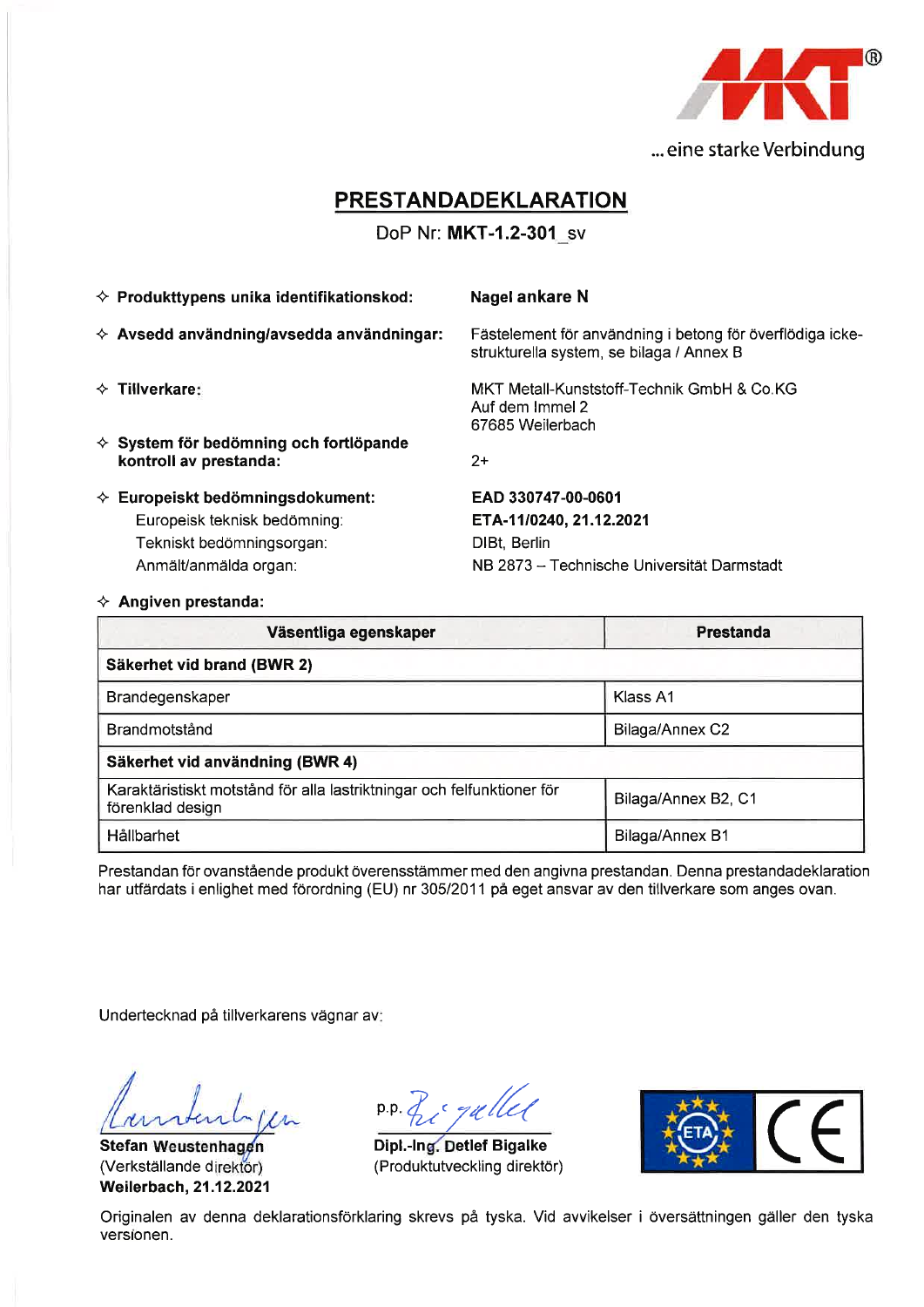### **Specifications of intended use**

| <b>Nail Anchor</b>                                                                                                    | <b>N6</b><br>Thread<br>M6 | N <sub>8</sub><br>Thread<br>M6 | $N-K$<br>Nail head | $N-M$<br>Coupling<br>nut | $N-O$<br>Loop |  |  |
|-----------------------------------------------------------------------------------------------------------------------|---------------------------|--------------------------------|--------------------|--------------------------|---------------|--|--|
| Static or quasi-static action                                                                                         | ✓                         |                                |                    |                          |               |  |  |
| Fire exposure                                                                                                         | R30 / R60 / R90 / R120    |                                |                    |                          |               |  |  |
| Cracked or uncracked concrete                                                                                         |                           |                                |                    |                          |               |  |  |
| Strength classes C12/15 to C50/60<br>according to EN 206:2013 + A1:2016                                               |                           |                                |                    |                          |               |  |  |
| Compacted, reinforced or unreinforced<br>normal weight concrete, without fibres<br>according to EN 206:2013 + A1:2016 |                           |                                |                    |                          |               |  |  |

|           | Use conditions (environmental conditions):                                                                                                                                                              | <b>Effective</b><br>anchorage depth                              |  |  |
|-----------|---------------------------------------------------------------------------------------------------------------------------------------------------------------------------------------------------------|------------------------------------------------------------------|--|--|
| $\bullet$ | Structures subject to dry internal conditions<br>(zinc plated steel, stainless steel or high corrosion resistant steel)                                                                                 | $\geq$ 30mm and<br>hef<br>$h_{\text{eff,red}} \geq 25$ mm        |  |  |
| $\bullet$ | Structures subject to permanently damp internal conditions, if no particular aggressive<br>conditions exist (stainless steel or high corrosion resistant steel)                                         | $\geq$ 30mm and<br>hef<br>$h_{\text{eff.red}} \geq 25 \text{mm}$ |  |  |
| $\bullet$ | Structures subject to external atmospheric exposure including industrial and marine<br>environment, if no particular aggressive conditions exist<br>(stainless steel or high corrosion resistant steel) | $h_{\text{ef}} \geq 30$ mm                                       |  |  |
| $\bullet$ | Structures subject to external atmospheric exposure and to permanently damp internal<br>conditions, if other particular aggressive conditions exist (high corrosion resistant steel)                    | $h_{\text{ef}} \geq 30$ mm                                       |  |  |

Note: Particular aggressive conditions are e.g. permanent, alternating immersion in seawater or the splash zone of seawater, chloride atmosphere of indoor pools or atmosphere with extreme chemical pollution (e.g. in desulphurization plants or road tunnels where de-icing materials are used.)

#### **Design:**

- Fastenings are designed under the responsibility of an engineer experienced in fastenings and concrete work.
- Verifiable calculation notes and drawings are prepared taking account of the loads to be fastened. The position of the fastener is indicated on the design drawings (e.g. position of the fastener relative to reinforcement or to supports, etc.).
- Design of fastenings according to EN 1992-4:2018, simplified design method C
- Fasteners are only to be used for redundant non-structural systems.

#### **Installation:**

- Drill hole by hammer drilling or vacuum drilling.
- Installation only as supplied by the manufacturer, without replacement of individual parts.
- Fastener installation such that the effective setting depth is complied with. This compliance is ensured, if the admissible thickness of fixture is kept or the loop of Nail Anchor N-O rests on the concrete surface.

#### **Nail Anchor N**

**Intended Use Specifications** 

**Annex B1**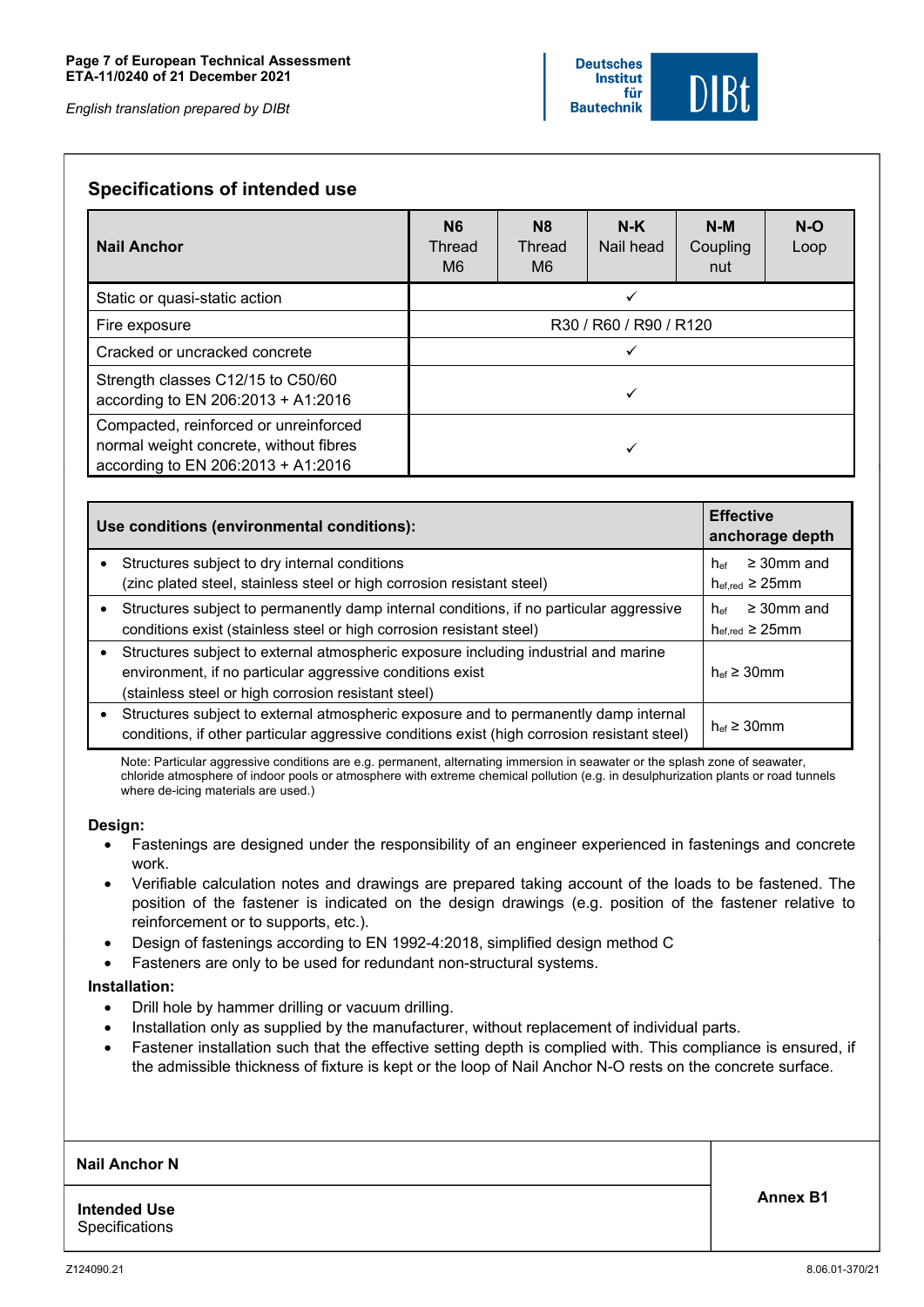## **Table B1: Installation parameters**

| <b>Fastener type</b>                         | N <sub>6</sub><br>$N-K$<br>$N-O$ | <b>N8</b><br>$N-M$ | <b>N6</b><br>$N-K$<br>$N-O$ | <b>N8</b><br>$N-M$ |   |   |
|----------------------------------------------|----------------------------------|--------------------|-----------------------------|--------------------|---|---|
| Effective anchorage depth                    | $hef \ge$                        | [mm]               | $25^{1}$                    | 30                 |   |   |
| Nominal drill hole diameter                  | $d_0$                            | [mm]               | 6<br>6                      |                    |   |   |
| Cutting diameter to drill bit                | $d_{\text{cut}} \leq$            | [mm]               | 6,40<br>6,40                |                    |   |   |
| Depth of drill hole                          | $h_1 \geq$                       | [mm]               | 35<br>40                    |                    |   |   |
| Diameter of clearance hole in the<br>fixture | $d_f \leq$                       | [mm]               | 7<br>9                      |                    | 7 | 9 |
| Maximum tightening torque<br>(N 6 and N 8)   | $T_{inst}$                       | [Nm]               | 4<br>4                      |                    |   |   |
| Minimum member thickness                     | $h_{min}$                        | [mm]               | 80<br>80                    |                    |   |   |

<sup>1)</sup> Internal use only

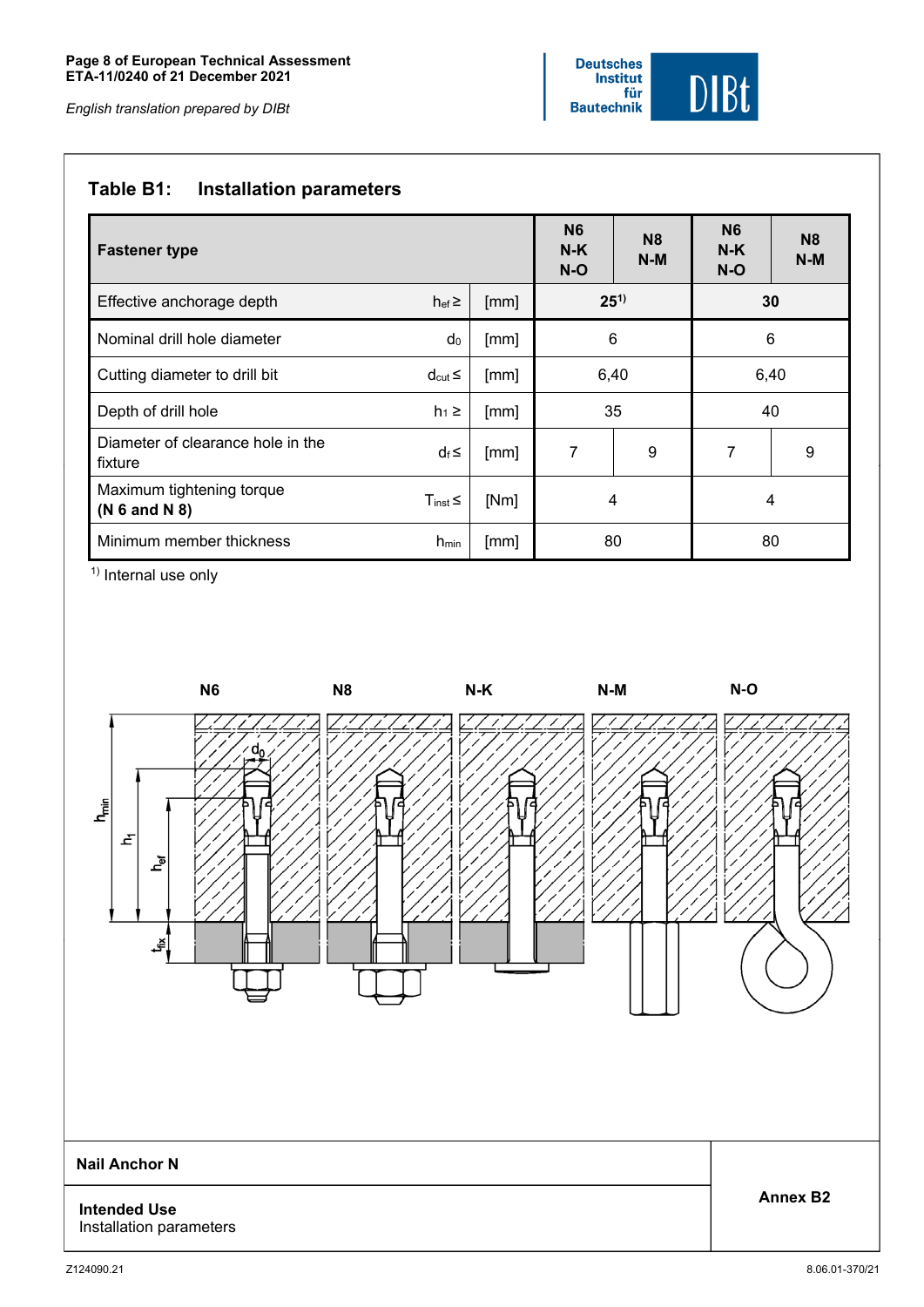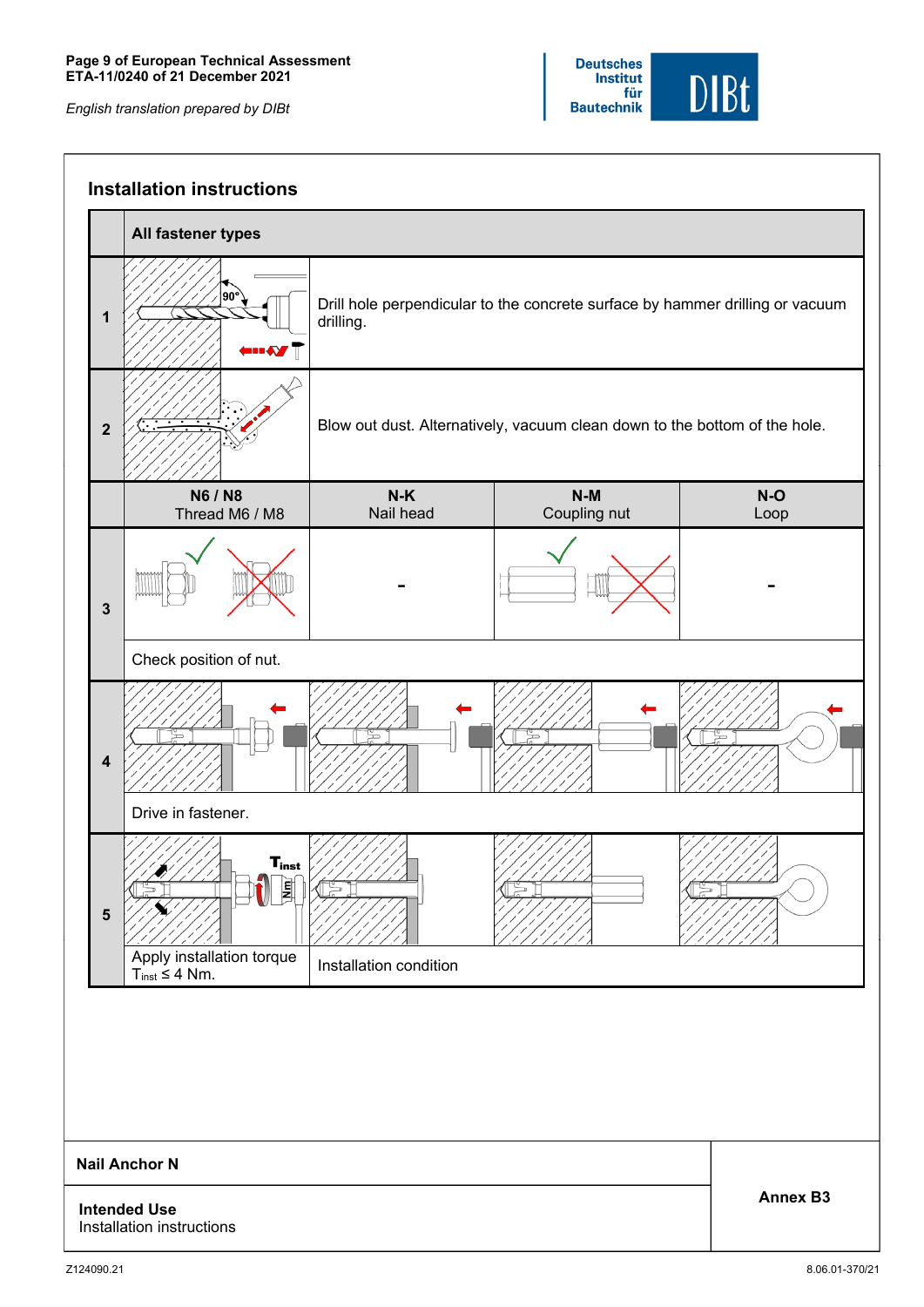|                                                          |                          |                |           | N <sub>8</sub> |       |           | N <sub>8</sub> |       |
|----------------------------------------------------------|--------------------------|----------------|-----------|----------------|-------|-----------|----------------|-------|
| <b>Fastener type</b>                                     |                          |                | <b>N6</b> | $N-K$<br>$N-M$ | $N-O$ | <b>N6</b> | $N-K$<br>$N-M$ | $N-O$ |
| Effective anchorage depth                                | hef                      | [mm]           | 25        |                |       | 30        |                |       |
| <b>Optimized for maximum load</b>                        |                          |                |           |                |       |           |                |       |
| C12/15                                                   |                          | [kN]           | 3,0       | 3,0            | 1,5   | 4,0       | 4,0            | 1,5   |
| Characteristic resistance<br>C20/25 to C50/60            | $F_{\rm Rk}$             |                | 4,5       | 4,5            | 1,5   | 5,9       | 5,9            | 1,5   |
|                                                          | Scr                      | [mm]           |           |                |       | 100       |                |       |
| Respective spacing between fixing points $(1)$ 2)        | for $c_{cr} \ge$         | [mm]           | 200       |                |       |           |                |       |
| Respective edge distance <sup>2)</sup>                   | $C_{cr}$                 | [mm]           | 100       |                |       |           |                |       |
|                                                          | for $s_{cr} \geq$        | [mm]           | 200       |                |       |           |                |       |
| Partial factor                                           | γм                       | $\blacksquare$ | 1,5       |                |       |           |                |       |
| Optimized for minimum edge distance                      |                          |                |           |                |       |           |                |       |
| C12/15                                                   |                          | [kN]           | 1,5       | 1,5            | 1,5   | 2,0       | 2,0            | 1,5   |
| Characteristic resistance<br>C20/25 to C50/60            | FRK                      |                | 2,0       | 2,0            | 1,5   | 2,5       | 2,5            | 1,5   |
|                                                          | C <sub>cr</sub>          | [mm]           | 50        |                |       |           |                |       |
| Respective spacing between fixing points $^{1/2}$        | for $s_{cr} \geq$        | [mm]           | 100       |                |       |           |                |       |
| Partial factor                                           | $\overline{\phantom{a}}$ |                |           |                | 1,5   |           |                |       |
| Shear load with lever arm                                |                          |                |           |                |       |           |                |       |
| Characteristic bending resistance,<br>steel, zinc plated | $M^0$ Rk,s               | [Nm]           | 9,2       | 12,7           | 3)    | 9,2       | 12,7           | 3)    |
| Characteristic bending resistance,                       | $M^0$ <sub>Rk,s</sub>    | [Nm]           | 9,2       | 13,5           | 3)    | 9,2       | 13,5           | 3)    |
| stainless steel A4 / HCR                                 |                          |                |           |                |       |           |                |       |

 $1)$  A fixing point is defined as:

• Single fastener

• Fastener group with a minimum spacing s of 50 mm  $\leq s \leq s_{cr}$ 

If the spacing in a fixing point is greater than or equal to the respective spacing in this table, the characteristic resistances apply to every single fastener.

2) Intermediate values can be linearly interpolated

3) No performance assessed.

#### **Nail Anchor N**

**Performances**  Characteristic resistance